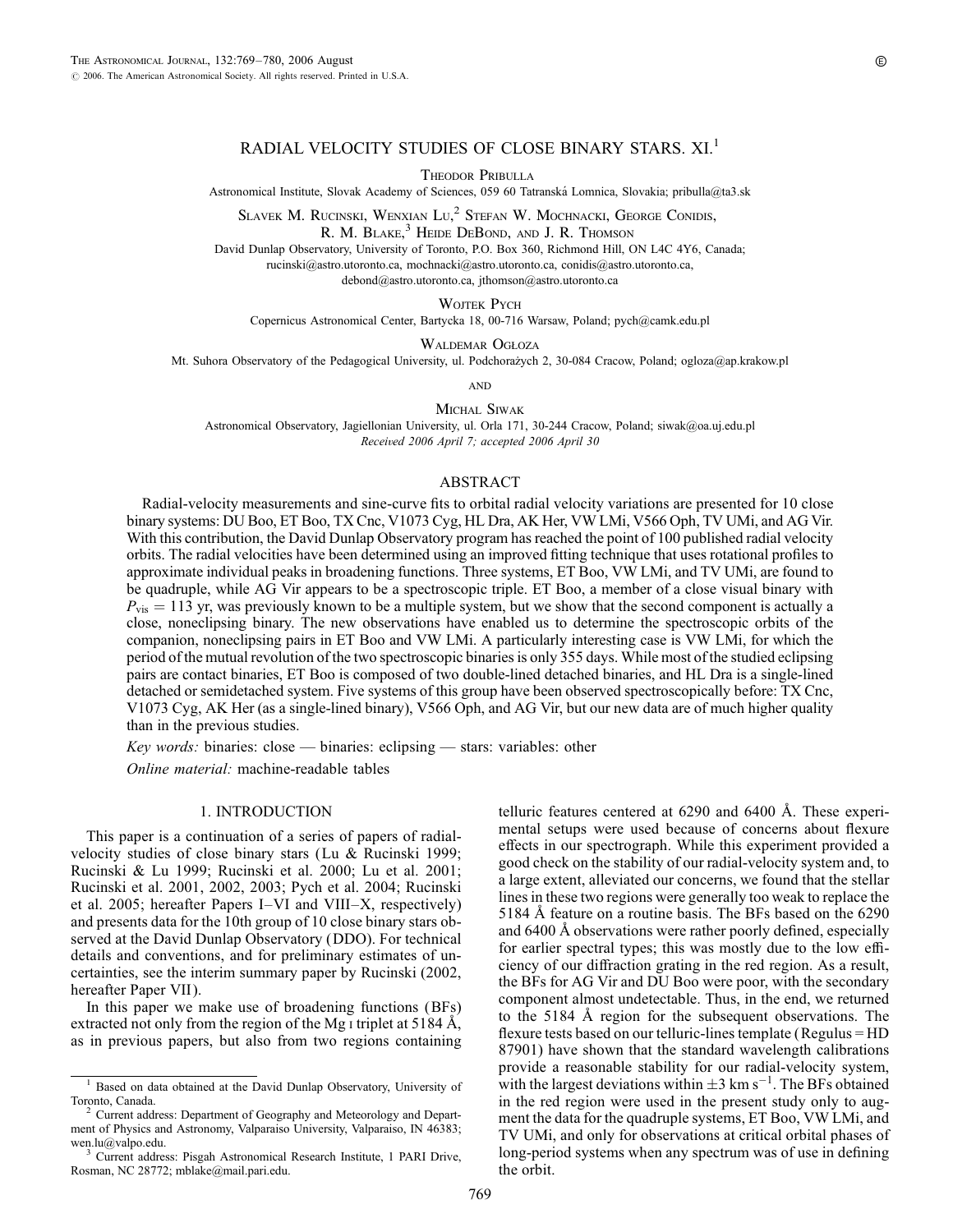TABLE 1 DDO Radial Velocity Observations of Close Binary Systems

|                   | $V_1$         |       | $V_2$         |      |        |
|-------------------|---------------|-------|---------------|------|--------|
| $HJD - 2,400,000$ | $(km s^{-1})$ | $W_1$ | $(km s^{-1})$ | W,   | Phase  |
| 53,480.5576       | 22.48         | 0.35  | $-168.48$     | 0.03 | 0.6224 |
| 53,480.5803       | 25.78         | 0.47  | $-203.77$     | 0.03 | 0.6439 |
| 53,480.6033       | 31.53         | 1.49  | $-209.61$     | 0.14 | 0.6657 |
| 53,480.6261       | 34.74         | 1.09  | $-216.95$     | 0.05 | 0.6873 |
| 53,480.6490       | 33.67         | 1.05  | $-227.17$     | 0.08 | 0.7090 |
| 53,480.6717       | 40.69         | 1.00  | $-233.93$     | 0.30 | 0.7305 |
| 53,480.6944       | 37.69         | 1.19  | $-235.97$     | 0.13 | 0.7520 |
| 53,480.7172       | 38.72         | 0.89  | $-251.40$     | 0.13 | 0.7736 |
| 53,480.7399       | 38.37         | 1.03  | $-237.67$     | 0.10 | 0.7951 |
| 53,480.7626       | 40.39         | 1.32  | $-221.31$     | 0.12 | 0.8165 |

Notes.—The table gives the RVs  $V_i$  and associated weights  $W_i$  for observations described in the paper. The first 10 rows of the table for the first program star, DU Boo, are shown. Observations leading to entirely inseparable BF peaks are given zero weight; these observations may eventually be used in more extensive modeling of BFs. The observations in the column  $V_1$  correspond to the component that was stronger and easier to measure in the analysis of the BFs; it is not always the component eclipsed during the primary minimum at the epoch  $T_0$  (see Table 2). The figures should help in identifying which star is which. Table 1 is published in its entirety in the electronic edition of the Astronomical Journal. A portion is shown here for guidance regarding its form and content.

In 2005 August a new grating with 2160 lines  $mm^{-1}$  was acquired to replace the previously most frequently used grating, with 1800 lines  $mm^{-1}$ , which after many years of use lost its original efficiency. Thus, unfortunately, due to the changes described above, in combination with the necessarily very extended time coverage for triple and quadruple systems, the present data set is the least homogeneous since the start of this series of studies. The BFs used here were extracted from spectra obtained with four different CCD detectors and two different diffraction gratings. This lack of homogeneity does not seem to affect the final data, which have uncertainties similar to previously reported in this series of investigations.

Selection of the targets in our program remains quasi-random: at a given time, we observe a few dozen close binary systems that have periods usually shorter than 1 day, are brighter than 10–11 mag, and have declinations greater than  $-20^\circ$ ; we publish the results in groups of 10 systems as soon as reasonable orbital elements are obtained from measurements evenly distributed in orbital phases. Whenever possible we estimate spectral types of the program stars using our classification spectra obtained with a grating of 600 lines  $mm^{-1}$  over a range of 635 or 890 Å (depending on the CCD detector) centered at 4200 Å. Our classifications are based on comparison with several spectral standards of the MK system observed on the same nights. They are compared with the mean  $(B - V)$  color indices usually taken from the Tycho-2 catalog (Høg et al. 2000) and the photometric estimates of the spectral types using the relations published by Bessell (1979).

The radial velocity (RV) observations reported in this paper were collected between 1997 June and 2005 September. The ranges of dates for individual systems can be found in Table 1. The present group contains three quadruple systems, ET Boo, VW LMi, and TV UMi, whose complex nature had been noticed several years ago but whose full orbital solutions required extended monitoring.

This paper is structured in a way similar to that of the previous papers, in that most of the data for the observed binaries are in two tables consisting of the RV measurements in Table 1 and their preliminary sine-curve solutions in Table 2. RVs and

the corresponding spectroscopic orbits for all 10 systems are shown in Figures  $1-3$ . In this paper we changed the way how RVs are determined from the BFs: instead of Gaussian profiles, we now use single or double rotational profiles to fit the peaks in the BFs. This approach, which is described in  $\S 3$ , gives much better results with smaller random errors. We stress that this is still not a full modeling of the BF shape (as attempted in Rucinski [1992], Lu & Rucinski [1993], and Rucinski et al. [1993]), which would be an optimal approach, but a more convenient and better working tool than with Gaussian profiles. The measured RVs are listed in Table 1 together with weights, determined as  $1/\sigma^2$ , as based on individual determinations of the central component velocity. This weighting scheme, which accounts for differences in relative quality of observations, improves the quality of the orbital solutions.

The data in Table 2 are organized in the same manner as in previous papers. In addition to the parameters of spectroscopic orbits, the table provides information about the relation between the spectroscopically observed epoch of the primary eclipse  $T_0$ and the recent photometric determinations in the form of the  $O - C$  deviations for the number of elapsed periods E. For HL Dra the reference ephemeris is taken from the Hipparcos catalog, and for DU Boo from Pribulla et al. (2005); for the rest of the systems, ephemerides given in the online version of the Atlas of  $O - C$  Diagrams of Eclipsing Binary Stars<sup>4</sup> (Kreiner 2004) were adopted. Because the online ephemerides are frequently updated, we give those used for the computation of the  $O - C$  residuals below Table 2 (status as of 2006 February).

The values of  $T_0$  refer to the deeper eclipse, which for W-type systems corresponds to the lower conjunction of the more massive component; in such cases the epoch is a noninteger number. In the cases of ET Boo and VW LMi, for which observations covered several years and photometric data have been rather scanty, we optimized not only  $T_0$  but also the orbital period.

Table 2 contains our new spectral classifications of the program objects. Independent classification was done for all systems except TX Cnc. Section 2 of the paper contains brief summaries of previous studies for individual systems and comments on the new data. The novel technique of fitting rotational profiles to peaks in the BFs is described in  $\S$  3. Examples of BFs of individual systems extracted from spectra observed close to quadrature are shown in Figure 4.

Similarly to our previous papers dealing with multiple systems, RVs for the eclipsing pair were obtained from BFs with the additional peaks removed. This task was performed by first fitting multiple Gaussian profiles to the combined BFs and then removing the signatures of the third (and sometimes fourth) component. While the final RVs of the close pair were determined by rotational profile fitting to such ''cleaned'' profiles, the velocities of the slowly rotating additional components were determined by the Gaussian fits (Table 3). Because the BF technique actually produces Gaussian profiles for intrinsically sharp signatures with  $\sigma \simeq 15$  km s<sup>-1</sup>, this approach is internally consistent.

### 2. RESULTS FOR INDIVIDUAL SYSTEMS

#### 2.1. DU Boo

The photometric variability of DU Boo was discovered by the *Hipparcos* satellite (Perryman et al. 1997), by which the star was classified as an ellipsoidal variable of A2 spectral type. Later, Gomez-Forrellad & Garcia-Melendo (1997) observed the system photometrically and found that it is an eclipsing

<sup>4</sup> See http://www.as.wsp.krakow.pl/ephem.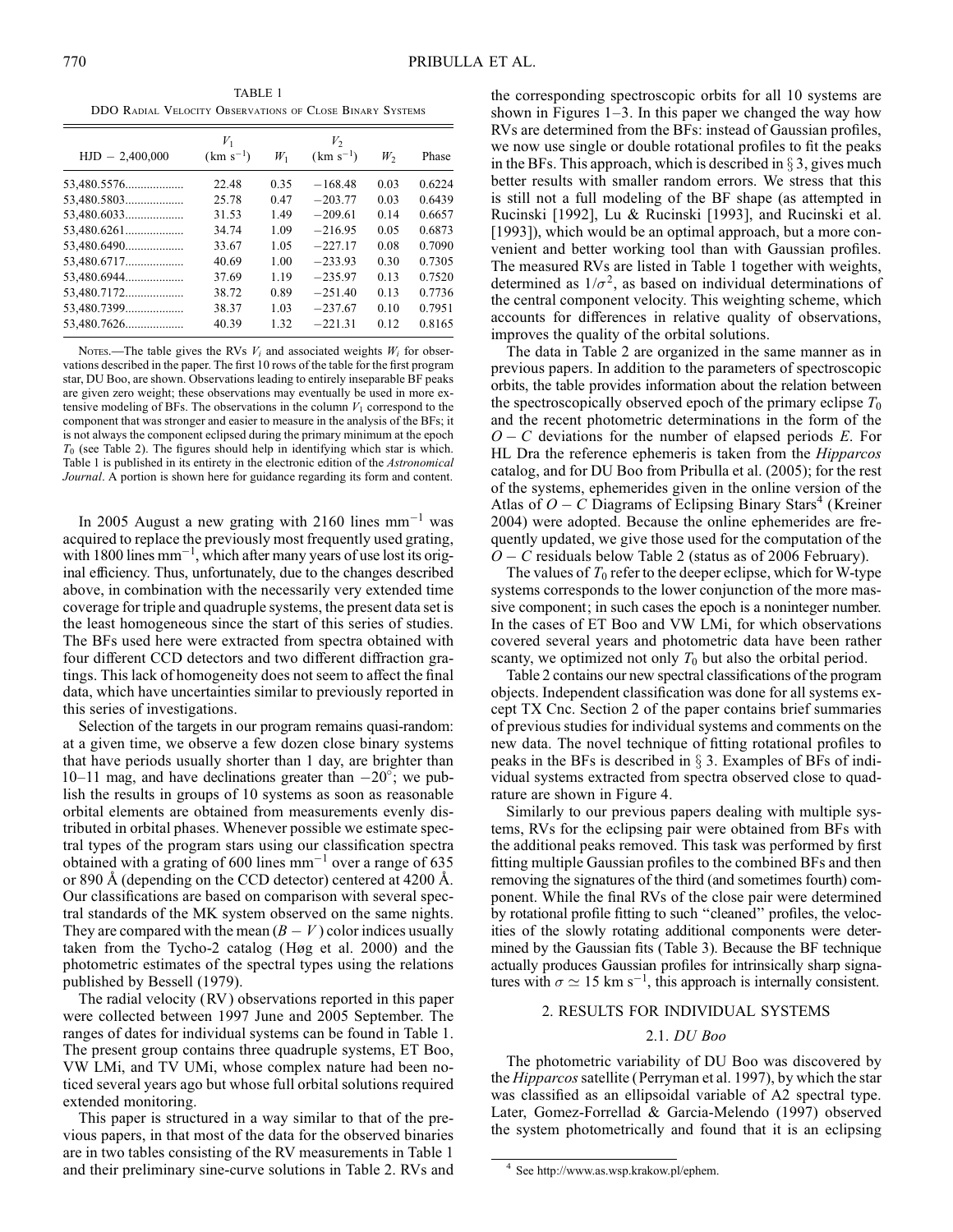TABLE 2 Spectroscopic Orbital Elements

| Name      | Type,<br>Spectral Type | Other Names   | $V_0$          | $K_1$ ,<br>$K_2$ | $\epsilon_1$ ,<br>$\epsilon_2$ | $T_0$ – 2,400,000,<br>$(O - C)$ [E] | Р.<br>$(M_1 + M_2) \sin^3 i$ | q         |
|-----------|------------------------|---------------|----------------|------------------|--------------------------------|-------------------------------------|------------------------------|-----------|
| DU Boo    | EW(A)                  | HD 126080     | $-13.09(0.86)$ | 53.59(1.02)      | 5.95                           | 53,494.6896(39)                     | 1.05588870                   | 0.234(35) |
|           | A7 V                   | HIP 70240     |                | 229.32(3.02)     | 11.22                          | $+0.0068$ [1173]                    | 2.477(73)                    |           |
| ET Boo    | EB                     | BD +47 2190   | $-23.35(0.51)$ | 145.61(0.75)     | 9.09                           | 52,701.5928(8)                      | 0.6450398(7)                 | 0.884(15) |
|           | F7 V                   | HIP 73346     |                | 164.64(0.93)     | 10.09                          | $-0.0008$ [312]                     | 1.996(17)                    |           |
| TX Cnc    | EW(W)                  | $BD + 192068$ | $+33.97(0.52)$ | 100.77(0.82)     | 4.09                           | 51,807.9810(4)                      | 0.38288273                   | 0.455(11) |
|           | (F8 V)                 |               |                | 221.67(0.91)     | 5.66                           | $+0.0008$ [-1807.5]                 | 1.330(12)                    |           |
| V1073 Cyg | EW(A)                  | HD 204038     | $-6.85(0.50)$  | 66.45(0.61)      | 4.81                           | 53,194.3876(12)                     | 0.7858506                    | 0.303(17) |
|           | A9 V                   | HIP 105739    |                | 219.09(1.40)     | 6.63                           | $+0.0025$ [883]                     | 1.896(25)                    |           |
| HL Dra    | EB(SB1)                | HD 172022     | $-29.36(0.43)$ | 81.04(0.60)      | 1.88                           | 53,166.8057(12)                     | 0.944276                     |           |
|           | A6 V                   | HIP 91052     |                |                  |                                | $+0.0047$ [4942]                    |                              |           |
| AK Her    | EW(A)                  | HD 155937     | $+4.28(0.89)$  | 70.52(1.12)      | 6.90                           | 53,176.3946(19)                     | 0.4215231                    | 0.277(24) |
|           | F4 V                   | HIP 84293     |                | 254.40(2.27)     | 13.90                          | $+0.0009$ [1604]                    | 1.598(29)                    |           |
| $VW LMia$ | EW(A)                  | HD 95660      | $\cdots$       | 105.41(0.83)     | 12.68                          | 51,973.4117(4)                      | 0.4775499(2)                 | 0.416(4)  |
|           | F5 V                   | HIP 54003     |                | 253.21(0.84)     | 13.58                          | $-0.0017$ [-1103]                   | 2.282(18)                    |           |
| V566 Oph  | EW(A)                  | HD 163611     | $-37.33(0.52)$ | 71.08(0.69)      | 3.12                           | 53,568.6298(4)                      | 0.4096538                    | 0.263(12) |
|           | F4 V                   | HIP 87860     |                | 270.12(1.14)     | 6.63                           | $+0.0037$ [2608]                    | 1.686(17)                    |           |
| TV UMi    | EW(W)                  | HD 133767     | $-9.70(0.67)$  | 116.17(1.04)     | 7.57                           | 52,454.0189(6)                      | 0.41554935                   | 0.739(21) |
|           | F8 V                   | HIP 73474     |                | 157.09(1.19)     | 9.98                           | $+0.0007$ [-111.5]                  | 0.879(12)                    |           |
| AG Vir    | EW(A)                  | HD 104350     | $-10.99(0.82)$ | 93.39(1.06)      | 5.38                           | 53,501.5388(13)                     | 0.6426507                    | 0.382(21) |
|           | A5 V                   | HIP 58605     |                | 244.24(1.97)     | 10.81                          | $+0.0030$ [1558]                    | 2.563(41)                    |           |

Notes.—The spectral types given in the second column relate to the combined spectral types of all components in the system; they are given in parentheses if taken from the literature, and otherwise are new. The convention of naming the binary components in the table is that the more massive star is marked by the subscript ''1,'' so that the mass ratio is always defined to be  $q \leq 1$ . The figures should help identify which component is eclipsed at the primary minimum. The standard errors of the circular solutions in the table are expressed in units of last decimal places quoted; they are given in parentheses after each value. The center-of-mass velocities  $(V_0)$ , the velocity amplitudes  $(K_i)$ , and the standard unit-weight errors of the solutions  $(\epsilon)$  are all expressed in km s<sup>-1</sup>. The spectroscopically determined moments of primary minima are given by  $T_0$ . The corresponding  $(O - C)$  deviations (in days) have been calculated from the available prediction for  $T_0$ , as given in the text, using the assumed periods and the number of epochs given by E. The values of  $(M_1 + M_2) \sin^3 i$  are in solar mass units. The ephemerides (HJD<sub>min</sub> - 2,400,000 + period in days) used for the computation of the  $(O - C)$  residuals are as follows: DU Boo, 52,256.1254 + 1.0558887; ET Boo, 52,500.3407 + 0.6450413; TX Cnc, 52,500.0407 + 0.38288273; V1073 Cyg, 52;500:479 þ 0:7858506; HL Dra, 48;500:189 þ 0:944276; AK Her, 52;500:2709 þ 0:42152292; VW LMi, 52;500:1516 þ 0:4775505; V566 Oph, 52,500.249 + 0.4096538; TV UMi, 52,500.352 + 0.41555; AG Vir, 52,500.286 + 0.6426507.<br><sup>a</sup> VW LMi: The contact binary revolves in a relatively short-period orbit around the second pair; therefore, the systemic velocity  $V_$ 

full description of the system.



FIG. 1.—RVs of the systems DU Boo, ET Boo, TX Cnc, and V1073 Cyg vs. the orbital phases. The lines give the respective circular-orbit fits (sine curves) to the RVs. ET Boo is a quadruple system composed of a detached eclipsing pair and a detached noneclipsing pair with a much longer orbital period  $P \approx 31.5$  days. DU Boo, TX Cnc, and V1073 Cyg are contact binaries. The circles and triangles correspond to components with velocities  $V_1$  and  $V_2$ , as listed in Table 1, respectively. The component eclipsed at the minimum corresponding to  $T_0$  (as given in Table 2) is the one that shows negative velocities for the phase interval 0.0–0.5. The short bars in the lower parts of the panels show the phases of available observations that were not used in the solutions because of the blending of lines.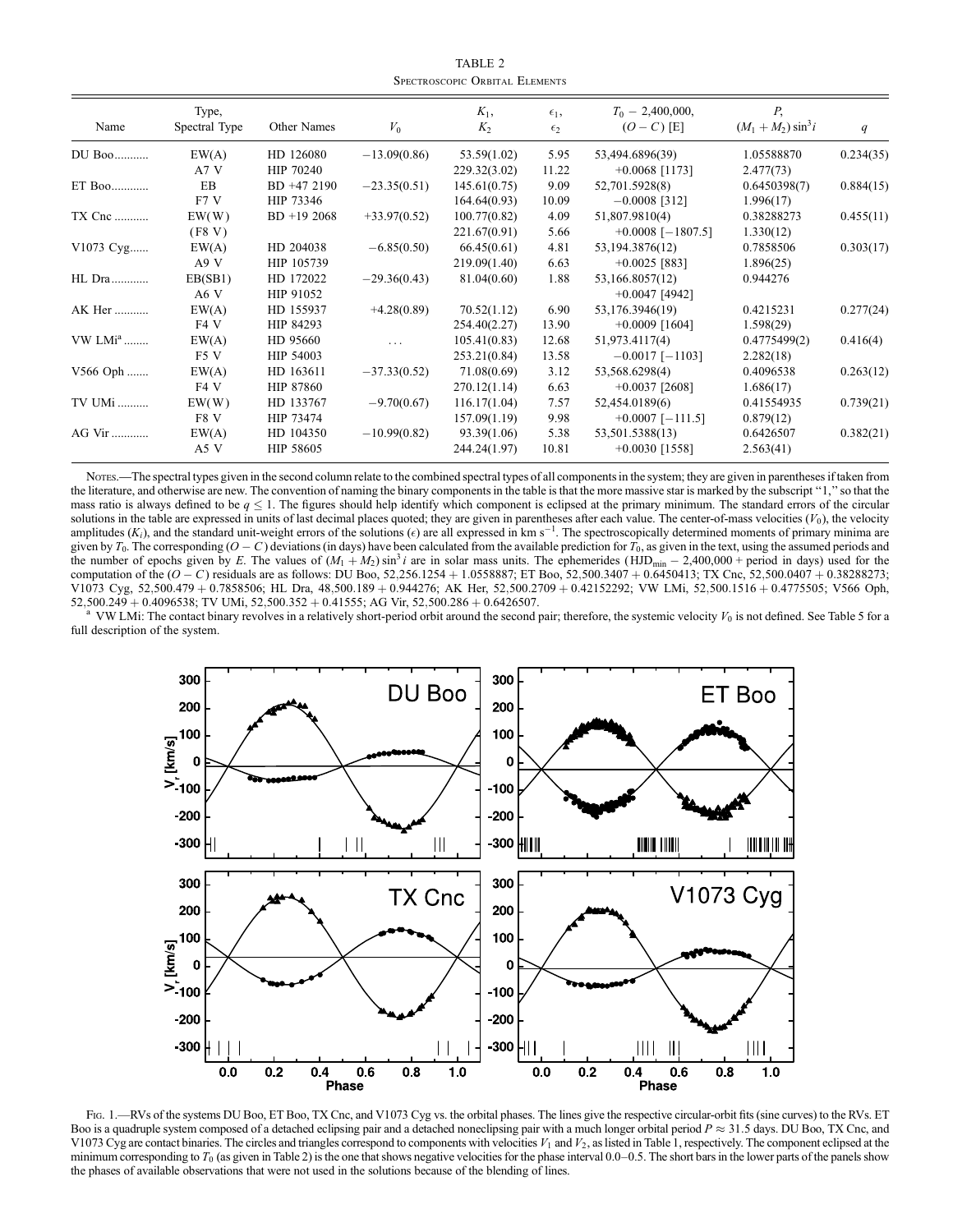

Fig. 2.—Same as Fig. 1, but for HL Dra, AK Her, VW LMi, and V566 Oph. HL Dra is a detached single-lined binary, while AK Her and V566 Oph are contact binaries. VW LMi is a quadruple system containing an eclipsing contact binary and a detached noneclipsing binary with a 7.93 day orbit. The study and interpretation of BFs is complicated by the fact that both binaries revolve in a relatively tight orbit with  $P \approx 355$  days. We show additional data for VW LMi in Figs. 7 and 8.

binary with a large O'Connell effect amounting to the difference max. II – max. I = 0.10 mag in the V passband. It is interesting to note that the light-curve asymmetry and the associated surface inhomogeneities have been very stable since the time of the Hipparcos discovery; this indicates that the solar-type darkspots paradigm does not apply in this case. Recently, Pribulla  $(2004)$  analyzed the UBV photometry and found that DU Boo is a relatively long-period (1.0559 days) contact binary showing total eclipses; the derived photometric mass ratio was found to be  $q = 0.194(2)$ . Our spectroscopic mass ratio  $q = 0.234(35)$  is consistent with the photometric determination, which documents the reliability of the photometric mass ratios derived from timing of the inner eclipse contacts for contact binaries showing total eclipses (Mochnacki & Doughty 1972a, 1972b).

The large O'Connell effect is reflected in the extracted BFs of DU Boo. While the primary component shows undisturbed BFs around quadratures, close in shape to the theoretical rotational

profiles  $(\S$  3), the BF profile for the secondary is always very deformed. This causes distortions of the observed RV curve and adversely affects the solution for the center-of-mass velocity. The peaks of the BFs are not fully separated, supporting the photometric solution of DU Boo as a contact binary. The system is clearly of the A type, with the more massive component eclipsed at the deeper minimum.

By combining our spectroscopic results with the inclination angle  $i = 81^\circ$ .5 (Pribulla 2004), we obtain the total mass of the system,  $M_1 + M_2 = 2.56 \pm 0.07 M_{\odot}$ . Our new spectral type estimate of A7 V is definitely later than the spectral type given in the *Hipparcos* catalog (A2). The mean Tycho-2 color  $(B - V)$  = 0:31 is in better accord with our determination of the spectral type and requires only a small interstellar extinction. The orbital period of the system (1.0559 days) is rather long for a contact binary of A7 V spectral type, which indicates that the components of DU Boo may be evolved. The Hipparcos parallax is



Fig. 3.—Same as Fig. 1, but for the two remaining systems, TV UMi and AG Vir. While AG Vir is a contact binary containing a third component, TV UMi is a quadruple system containing a contact binary and a detached noneclipsing binary with a period of about 31.2 days.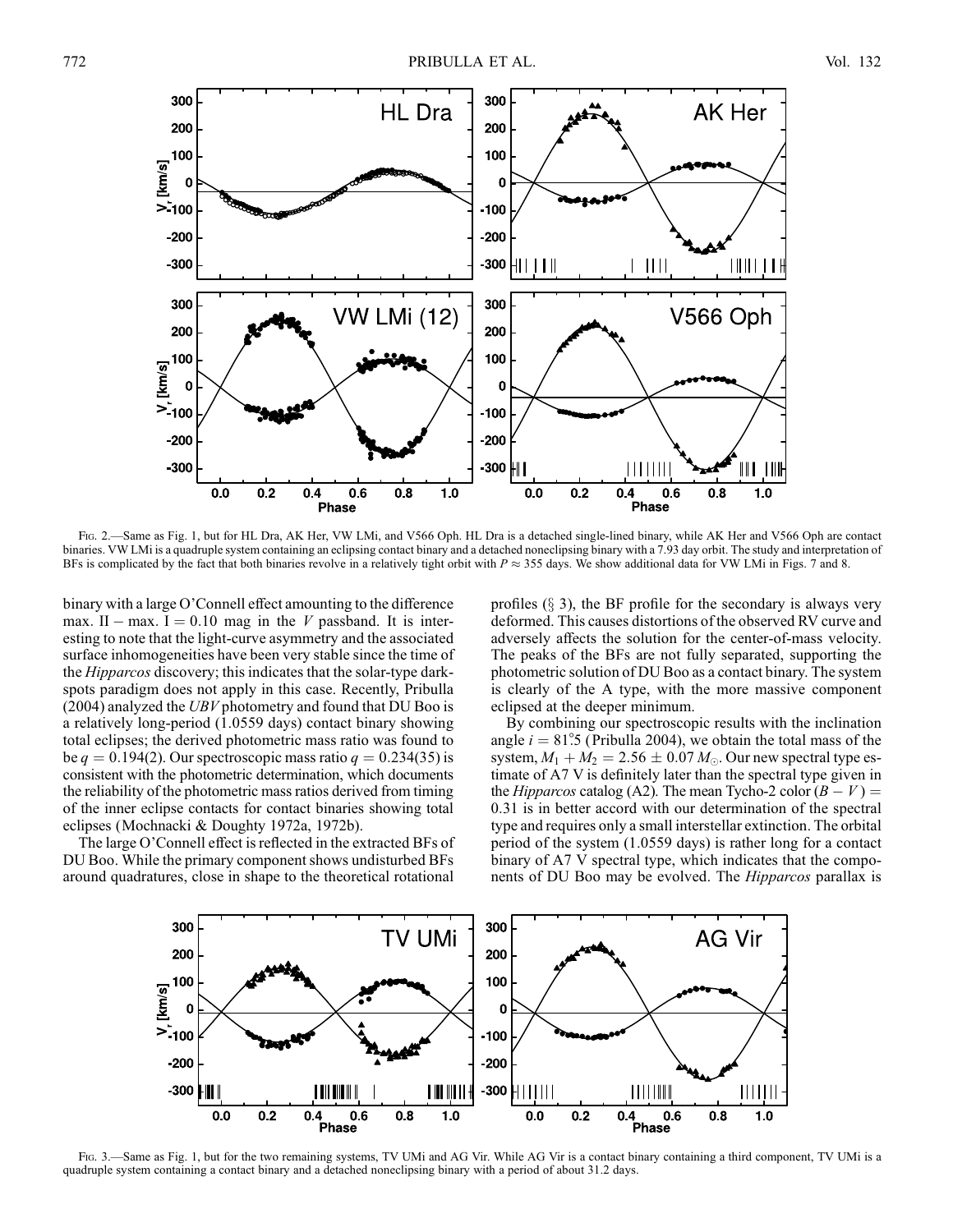

Fig. 4.—BFs for all 10 systems of this group, selected for phases close to 0.25 or 0.75. The phases are shown as numbers in the individual panels. For the three quadruple systems ET Boo, VW LMi, and TV UMi, we selected the BFs showing the second, noneclipsing pair. While the companion binary of VW LMi has an almost circular orbit and its lines are separated during most of the orbit, the lines of the companion binaries of ET Boo and TV UMi can be separated only during short intervals during the respective periastron passages. All panels have the same horizontal range,  $-500$  to  $+500$  km s<sup>-1</sup>.

relatively small,  $\pi = 2.58 \pm 1.03$  mas, and not precise enough for determination of the system luminosity.

### 2.2. ET Boo

The photometric variability of this star was discovered by the Hipparcos satellite (Perryman et al. 1997); it is cataloged as a  $\beta$ Lyrae eclipsing binary of F8 spectral type. ET Boo is a known member of the visual pair COU 1760 (ADS 14593+4649), with an orbital period of about 113 yr and a magnitude difference of  $\Delta V = 0.86$  (see the Sixth Catalog of Orbits of Visual Binary Stars, currently available only in electronic form).<sup>5</sup>

<sup>5</sup> Washington Double Star Catalog (Mason et al. 2001; http://ad.usno.navy .mil/wds/orb6.html).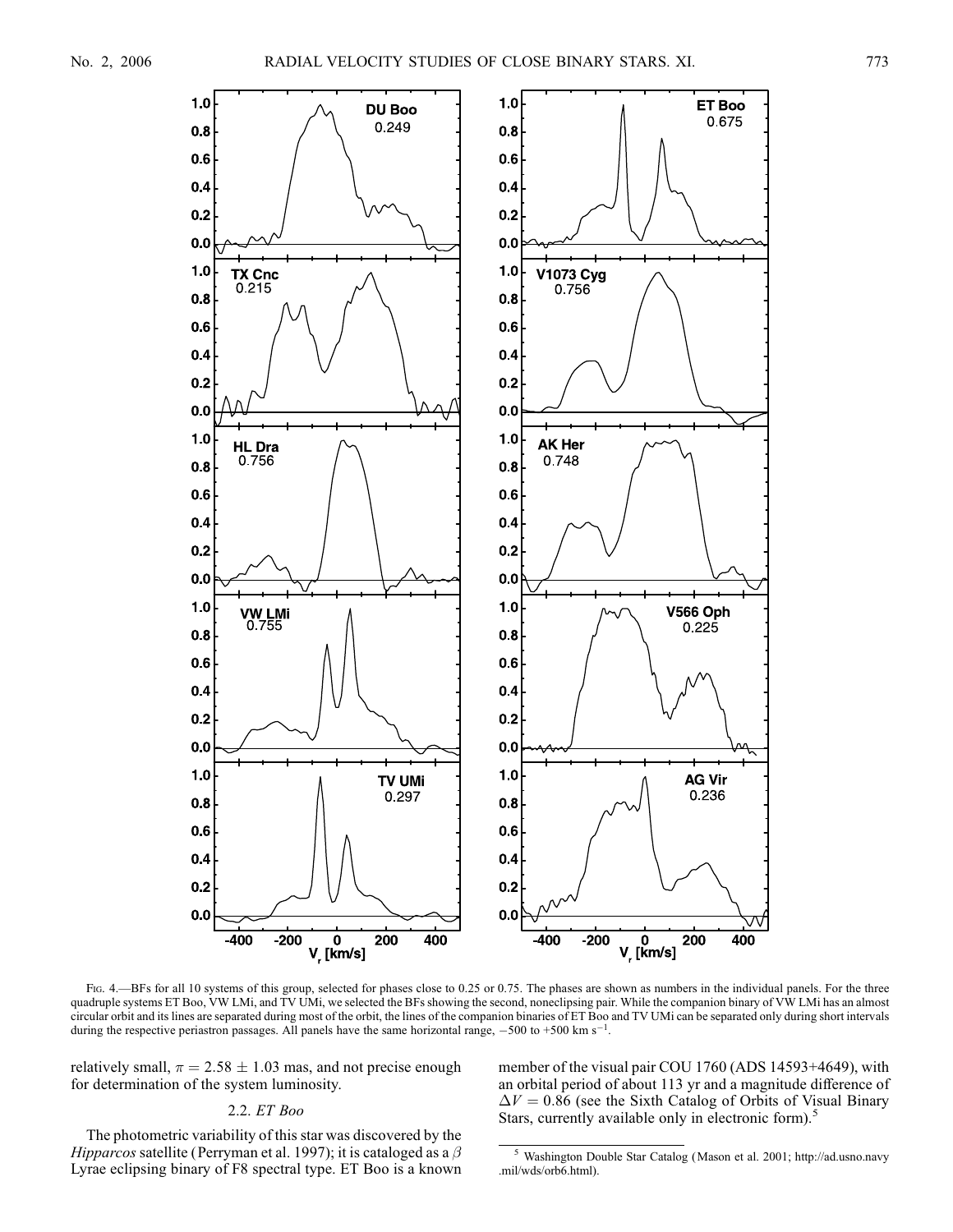TABLE 3 Radial Velocity Observations of the Third and Fourth Components of Quadruple Systems

|                   | $V_3$         | V <sub>4</sub> |              |
|-------------------|---------------|----------------|--------------|
| $HJD - 2,400,000$ | $(km s^{-1})$ | $(km s^{-1})$  | <b>Notes</b> |
|                   | ET Boo        |                |              |
| 53,455.89155      | $-14.30$      | $-42.26$       | b            |
|                   | $-14.30$      | $-43.31$       | b            |
|                   | $-16.13$      | $-42.56$       | h            |
|                   | $-12.09$      | $-36.59$       | h            |
|                   | $-89.18$      | 68.01          |              |
|                   | $-63.86$      | 44.00          |              |
|                   | VW LMi        |                |              |
|                   | $-75.68$      | 51.31          |              |
|                   | $-75.45$      | 52.17          |              |
|                   | $-54.16$      | 29.50          |              |
|                   | $-55.28$      | 28.85          |              |

Notes.—The table gives the RVs  $V_i$  for the third and fourth components. Ten typical rows of the table for the quadruple systems ET Boo and VW LMi are shown. Observations of quadruple systems ET Boo, VW LMi, and TV UMi leading to entirely inseparable BF peaks of components of the second binary are omitted from the table. RVs determined from partially blended profiles are marked by ''b'' in the last column. Table 3 is published in its entirety in the electronic edition of the Astronomical Journal. A portion is shown here for guidance regarding its form and content.

The close eclipsing binary producing the light variations (stars 1 and 2) is the brighter component of the visual pair. The observed separation of the visual components was  $0.1-0.2$ during the available astrometric observations (Mason et al. 2001), which is much less than the typical seeing at the DDO of  $1<sup>0</sup>$ –3<sup>0</sup>; therefore, the spectra of both components were observed simultaneously. We discovered that the BFs (Figs. 4 and 5) show an occasional splitting of the third-component peak, indicating that it is in fact a close noneclipsing binary (stars 3 and 4) with a very strongly elliptical orbit. Thus, the system is a hierarchical quadruple with both components of the visual 113 yr period system being double-lined (SB2) close binaries. Our estimates of the combined brightness of the third and fourth com-



Fig. 5.—Gray-scale plot of BFs of ET Boo extracted from spectra taken in 2005 February around 6400 8. The spectra were sorted in time. One bin in the X-axis corresponds to one spectrum, so the scale is not continuous. The signatures of the close, short-period binary are seen as relatively faint features in the background. The second binary is visible as a sharp feature in the BFs, which split into two components during the periastron passage on the second night of observations, on 2005 February 10.

TABLE 4 Spectroscopic Orbital Elements of the Second Noneclipsing Binary in the Quadruple System ET Boo

| Parameter | Value                   |  |
|-----------|-------------------------|--|
|           | $31.5212 + 0.0005$      |  |
|           | $0.740 + 0.011$         |  |
|           | $2.94 \pm 0.03$         |  |
|           | $2,451,354.66 \pm 0.04$ |  |
|           | $-24.15 + 0.44$         |  |
|           | $40.36 + 0.67$          |  |
|           | $57.67 + 0.69$          |  |
|           | $0.70 + 0.02$           |  |
|           | $0.191 + 0.003$         |  |
|           | $0.93 + 0.05$           |  |

NOTES.—The table gives the spectroscopic elements of the second binary in ET Boo: orbital period  $(P_{34})$ , eccentricity  $(e_{34})$ , longitude of the periastron passage  $(\omega)$ , time of the periastron passage  $(T_0)$ , systemic velocity  $(V_0)$ , and semiamplitudes of the RV changes  $(K_3$  and  $K_4$ ). The corresponding mass ratio q, projected relative semimajor axis  $[(a_3 + a_4)\sin i]$ , and total mass  $[(M_3 + M_4)\sin^3 i]$  are also given.

ponents are  $L_{34}/(L_1 + L_2) = 0.35 \pm 0.02$  for the spectral region around 5184 Å and  $L_{34}/(L_1 + L_2) = 0.33 \pm 0.02$  at 6400 Å during the maximum light of the closer pair.

The RV data for the close binary were handled in the standard way, by first removing the peaks (by preliminary fitting of Gaussian profiles) of the second binary and then measuring the positions of the RV peaks for the close pair. The novelty here is that instead of Gaussian profiles, as in previous papers, we used double rotational profiles for the close pair  $(\S 3)$ . The results indicate that the brighter component of ET Boo is a semidetached or more likely a detached binary with a relatively large mass ratio,  $q = 0.884$ .

Only a small fraction of the available BFs show splitting of the visual companion peaks (components 3 and 4); this property gave us a hint of a highly eccentric orbit but also crucially helped in finding the orbital period. Because these stars have very similar brightness, the period ambiguity was resolved by consideration of the RV differences between the components. A preliminary orbital period found by trigonometric polynomial fitting to the data was later refined by the spectroscopic orbit solution (Table 4, Fig. 6) to give 31.521 days. The systemic velocity of the second binary,  $V_0 = -24.15 \pm 0.44$  km s<sup>-1</sup>, is close to the systemic velocity of the close pair,  $V_0 = -23.52 \pm 10^{-10}$  $0.52$  km s<sup>-1</sup>, confirming the physical association of the two binaries. Since the orbital period of the wide pair is 113 yr, no orbital motion can be expected to be detected in the 5 yr of our observations.

#### 2.3. TX Cnc

The photometric variability of TX Cnc, an apparent member of the Praesepe open cluster, was first announced by Haffner (1937). Whelan et al. (1973) were the first to obtain a good simultaneous fit to the photometric and spectroscopic data of the system on the assumption of the Roche model. A preliminary analysis of the DDO observations was published in a Ph.D. thesis (Blake 2002). The RVs used there were later redetermined using rotational profile fitting. Surprisingly, the BFs show the shape of a practically detached binary (see Fig. 4), although the orbital velocities are quite typical for a contact W-type system.

The spectroscopic elements of TX Cnc determined by Whelan et al. (1973) were  $V_0 = 26.6 \pm 3 \text{ km s}^{-1}$ ,  $K_1 = 117.3 \pm 100$ 3 km s<sup>-1</sup>, and  $K_2 = 189.8 \pm 4$  km s<sup>-1</sup>, giving  $q = 0.62$ . A later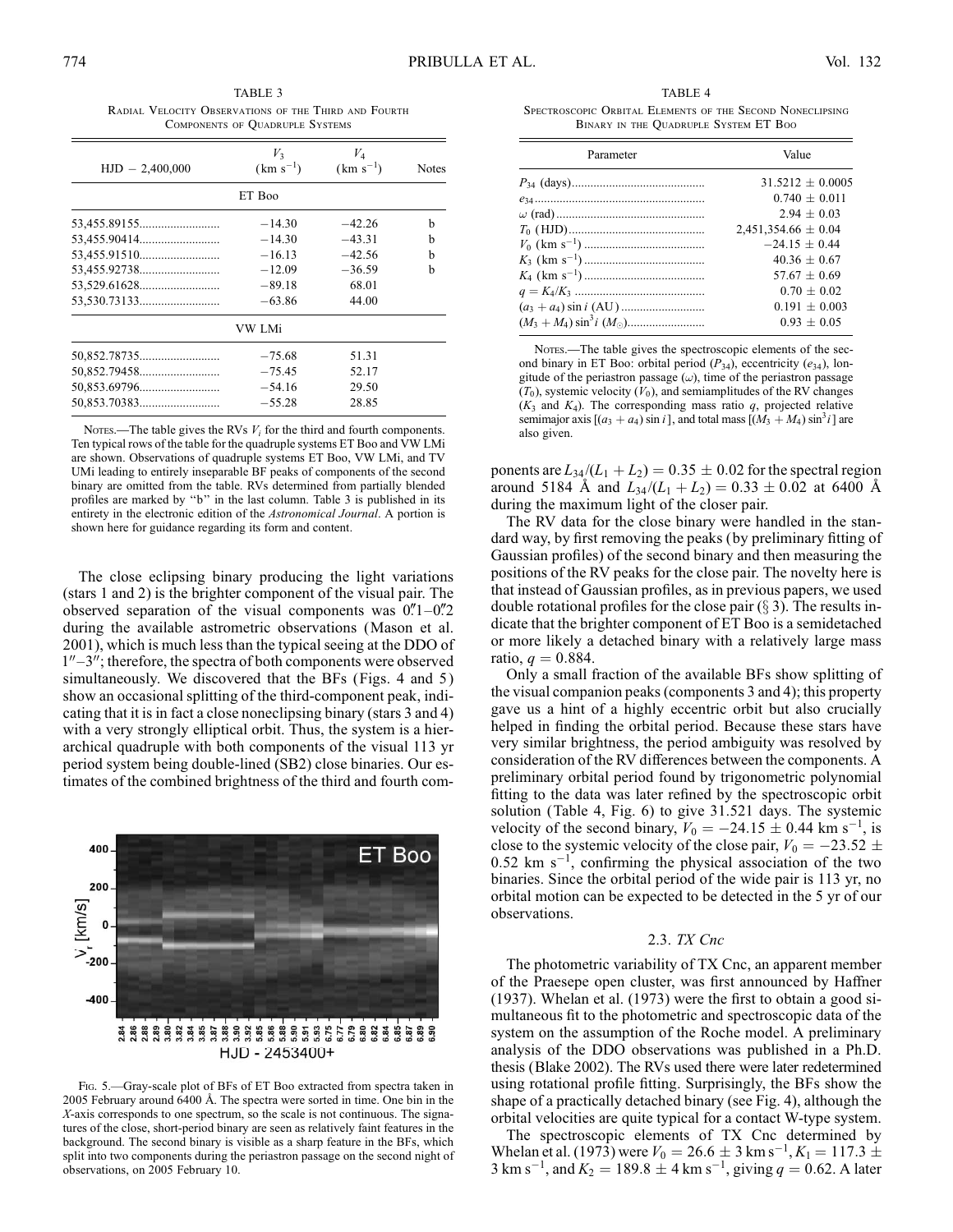

Fig. 6.—Radial velocities of the third and fourth components of ET Boo and the corresponding fits to an orbital motion with the period of 31.52 days.

RV solution published by McLean & Hilditch (1983),  $V_0 = 29 \pm 1$ 6 km s<sup>-1</sup>,  $K_1 = 96 \pm 8$  km s<sup>-1</sup>, and  $K_2 = 181 \pm 11$  km s<sup>-1</sup>, was based on only eight photographic spectra. Our spectroscopic elements suggest a smaller mass ratio,  $q = 0.455 \pm 0.011$ , than derived before and a larger total mass,  $(M_1 + M_2) \sin^3 i =$  $1.330 \pm 0.012 M_{\odot}$ ; both changes are rather characteristic for an improved quality of the spectroscopic observations.

TX Cnc is of particular interest for our understanding of the evolution of contact binaries because it appears to belong to Praesepe, which is one of the youngest (900 Myr) open clusters containing such binaries (Rucinski 1998). All indications point to an advanced age for contact binaries, so confirmation of the membership of TX Cnc in Praesepe may provide a much needed lower limit on the time needed to form such binaries. Unfortunately, the system's parallax was not measured during the Hipparcos mission, so the membership must be judged by less direct means. Our RV data giving  $V_0 = 34.0 \pm 0.5$  km s<sup>-1</sup> are fully consistent with the mean velocity of the Praesepe cluster,  $V = 34.53 \pm 0.12$  km s<sup>-1</sup>, and the velocity dispersion of its spectroscopic binaries,  $\sigma = 0.40 \text{ km s}^{-1}$  (Mermilliod & Mayor 1999).

In the Positions and Proper Motions Catalog, Röser & Bastian (1988) assign TX Cnc a parallax of  $5.21 \pm 0.79$  mas. *Hipparcos* astrometry of Praesepe analyzed by van Leeuwen (1999) gives a cluster parallax of  $5.32 \pm 0.37$  mas, i.e., a distance modulus of  $m - M = 6.37 \pm 0.15$ . With the maximum brightness of TX Cnc of  $V_{\text{max}} = 10.0$ , we get  $M_V = 3.63 \pm 0.15$ , which is in perfect agreement with the absolute magnitude estimated from the Rucinski & Duerbeck (1997) calibration giving  $M_V = 3.60$ , for an assumed  $(B - V)_0 = 0.54$  corresponding to spectral type F8 V.

This excellent agreement in RV, parallax, and luminosity distance is supported by proper-motion data. The careful photographic study by Jones & Stauffer (1991) showed that TX Cnc has a proper motion of ( $\mu_x = -4.4 \pm 3.2$ ,  $\mu_y = 0.5 \pm 1.4$ ) mas yr<sup>-1</sup> relative to the center of motion of Praesepe, leading Jones & Stauffer (1991) to assign a 99% probability that TX Cnc belongs to Praesepe. The velocity dispersion contributes less than 1 mas yr-1 . The Tycho-2 work of Høg et al. (2000) yields  $(\mu_{\alpha}\cos\delta = -36.2 \pm 1.2, \mu_{\delta} = -11.2 \pm 1.3)$  mas yr<sup>-1</sup> for the absolute proper motion of TX Cnc, compared with the mean center-of-mass motion of  $(-35.7 \pm 0.4, -12.7 \pm 0.3)$  mas yr<sup>-1</sup> found by van Leeuwen (1999). We can therefore be very confident that TX Cnc is a member of Praesepe, and hence, it is an important system for testing theories of contact binary formation and evolution.

## 2.4. V1073 Cyg

The bright A-type contact binary V1073 Cyg has been the subject of several photometric studies (Sezer 1996; Morris & Naftilan 2000). There also exist two spectroscopic investigations: Fitzgerald (1964) published a spectroscopic orbit for the primary component with a marginal detection of the secondary, with  $V_0 = -8 \pm 3$  km s<sup>-1</sup>,  $K_1 = 66 \pm 4$  km s<sup>-1</sup>, and a mass ratio of  $q = 0.34$ . The author found a small eccentricity for the orbit,  $e = 0.115 \pm 0.053$ , which cannot be significant when one applies the arguments of Lucy & Sweeney (1971, 1973) about the statistics of eccentricity determinations.

Ahn et al. (1992) obtained an apparently more reliable, circular orbit solution for both components, with resulting spectroscopic elements of  $V_0 = -0.8 \pm \hat{1} \cdot 1 \text{ km s}^{-1}$ ,  $K_1 = 66.7 \pm \hat{1} \cdot 3 \text{ km s}^{-1}$ , and  $K_2 = 210.2 \pm 1.2$  km s<sup>-1</sup>. Our results,  $V_0 = -6.85 \pm 1.2$ 0.50 km s<sup>-1</sup>,  $K_1 = 65.53 \pm 0.64$  km s<sup>-1</sup>, and  $K_2 = 218.9 \pm 0.64$ 1.5 km  $s^{-1}$ , are superior to the previous ones thanks to the BF extraction technique and the rotational profile fitting. The relatively large formal rms errors are mainly caused by the simple sine-curve solution used by us. When combined with a highprecision light curve, the BF modeling can provide high-quality absolute parameters of the system.

Our spectral type estimate, F0 V, is much later than the original classification by Fitzgerald (1964), who estimated the spectral type as A3 Vm; it confirms the classification of Hill et al. (1975). The Tycho-2 color  $B - V = 0.375$  and our spectral type indicate a nonnegligible amount of reddening. The Hipparcos parallax,  $\pi = 5.44 \pm 0.95$  mas, is not sufficiently precise to draw conclusions about the physical properties of the system.

#### 2.5. HL Dra

The variability of HL Dra was detected during the Hipparcos mission. The system was classified as a  $\beta$  Lyrae eclipsing binary with an orbital period of 0.944276 days. The primary component is of the A5 spectral type. No ground-based photometric study of the system has been published yet. Also, no recent minima after the Hipparcos mission are available. Our time of the spectroscopic conjunction shows only a small shift (+0.0047 days) with respect to the time predicted by the original Hipparcos ephemeris, so the orbital period of the system appears to be very stable.

We have not been able to detect spectral signatures of the secondary component in our data. The BFs close to quadratures show only small humps on either side of the primary peak, which cannot be identified with the secondary component because they do not show any orbital motion. The system is clearly a detached or semidetached pair with a low-luminosity secondary component.

HL Dra was observed during two seasons in two different wavelength regions, in 2004 at 5184 Å and in 2005 at 6290 Å. The latter data set is of relatively poor quality due to the low number and weakness of spectral lines found in the red spectral regions of early-type stars. The orbital single-line solutions resulting from the two data sets are in good accord except for the center-of-mass velocity of  $V_0 = -29.3 \pm 0.4$  km s<sup>-1</sup> for the 2004 data and  $V_0 = -36.5 \pm 0.6$  km s<sup>-1</sup> for the 2005 data. The shift is well outside the formal errors and may be caused by motion of the eclipsing pair around the barycenter with a third body. The 2004 data are of much better quality, so the orbital parameters listed in Table 1 correspond to this data set.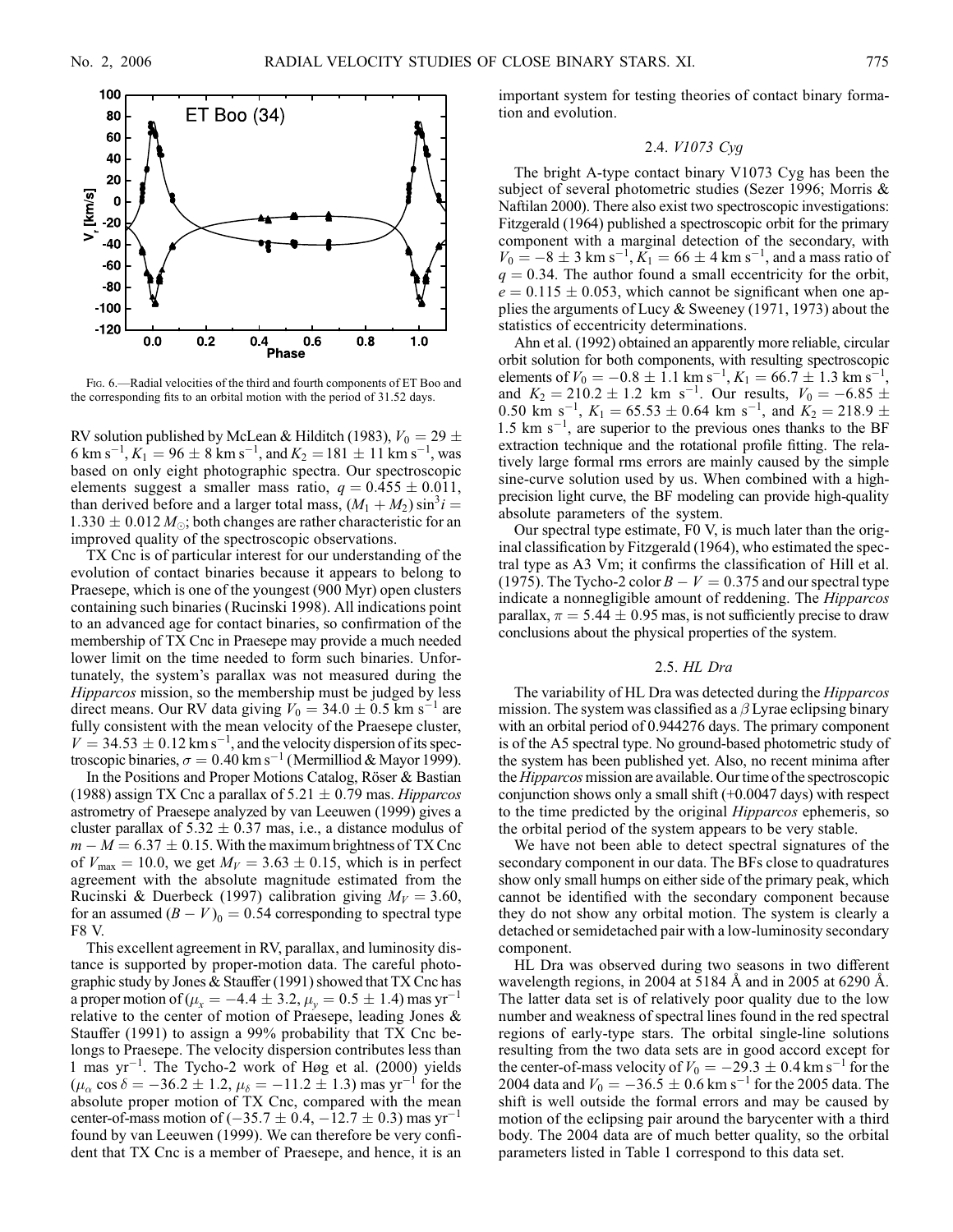Our new spectral type determination is slightly later, A6 V, than that previously published. The Tycho-2 color index  $(B V = 0.222$  corresponds to the A8 V spectral type, so the reddening appears to be small.

#### 2.6. AK Her

AK Her is a W UMa–type contact binary discovered by Metcalf (see Pickering 1917). It is the brighter component in the visual binary ADS 10408. The companion, located at a separation of  $4\frac{1}{2}$ , is 3.5 mag fainter than AK Her at its maximum light. The position angle of  $323^\circ$  is almost perpendicular to our fixed, east-west spectrograph slit, so this component was not detectable in the BFs.

The system is known to show a cyclic variation in the moments of eclipses that is probably caused by the light-time effect induced by an undetected companion on an orbit of about 57 yr (Awadalla et al. 2004). The perturbing star cannot be identified with the known visual companion and must be much closer to the binary. The complex multiplicity of the system is supported by Hipparcos astrometry in the following way: (1) the system shows a stochastic astrometric solution (the X flag in the catalog field H59); (2) it is suspected not to be single (the S flag in H61); (3) the trigonometric parallax of  $10.47 \pm 2.77$  mas has much too large an error for the brightness of the system. Our individual spectroscopic data do not show any contribution from this putative third (or rather fourth) component. It is possible that such a companion will be seen in a detailed analysis of averaged spectra (D'Angelo et al. 2006), but this approach is outside the scope of the present paper.

Our RV solution is the first to treat the star as a double-lined binary system (SB2). Sanford (1934) observed the RV curve of the primary component and determined  $f(m) = 0.0208 M_{\odot}$ . His RV solution ( $V_0 = -13$  km s<sup>-1</sup>,  $K_1 = 79$  km s<sup>-1</sup>) is fairly consistent with our solution.

Our spectral classification gives an earlier spectral type for the system, F4 V, than previously discussed, F8 V. It is not fully consistent with the Tycho-2 color index  $(B - V) = 0.490$  and implies some interstellar reddening.

### 2.7. VW LMi

The photometric variability of VW LMi was found by the Hipparcos mission. It was classified in the Hipparcos catalog (Perryman et al. 1997 ) as a W UMa–type eclipsing binary with an orbital period of 0.477547 days. The first photometric observations of the system were published by Dumitrescu (2000). Later, the light curve of the system was analyzed by Dumitrescu (2003), who found the mass ratio  $q_{ph} = 0.395$  and inclination  $i = 72^\circ$ 4; we show later that these values are incorrect, as they do not take into account the presence of the relatively bright binary companion.

VW LMi has been observed spectroscopically at DDO since 1998. It was realized from the beginning that the system is a quadruple one, consisting of two spectroscopic binaries. While the eclipsing pair can be identified with a short-period contact binary, the second spectroscopic binary is a detached one with a period of about 7.9 days (see below how we arrived at the more exact value). The light contribution of the second spectroscopic binary at the maximum brightness of the contact pair is  $L_{34}/(L_1 + L_2) = 0.42.$ 

The study of the quadruple system VW LMi is complicated by the mutual orbital motion of both binaries, so changes in the respective  $V_0$  values cannot be neglected. Another complication is the similar brightness of the components of the second, noneclipsing binary, making derivation of its orbital period very difficult. We worked first with the RV differences of the components of the second pair to find its orbital period. Trigonometric polynomial fits to the data led to the orbital period  $P_{34} = 7.9305$  days, which explained all data very well. An attempt to find the orbit of the contact pair (after removing the contribution of the second binary) resulted in poor quality of the spectroscopic orbit. In fact, the residuals from both preliminary orbits showed a clear anticorrelation between the velocities of the contact pair (components 1 and 2) and of the noneclipsing binary (components 3 and 4), indicating the mutual orbital motion of the two binaries. The period analysis revealed only one feasible period of about 355 days, hence close to 1 yr. Since the data span 7 yr and the observing season for VW LMi is from late November to mid-May, the phase coverage of the mutual orbit is partial and has gaps.

A further improvement of all three orbits was achieved by simultaneous fits to all four data sets of the RVs of the form

$$
V_i = V_0 + (-1)^i K_i [e_j \cos \omega_j + \cos (\omega_j + \nu_j)] + (-1)^j K_{2j-1, 2j} [e_3 \cos \omega_3 + \cos (\omega_3 + \nu_3)],
$$

where  $V_0$  is the center-of-mass velocity of the whole quadruple system,  $K_i$  is the respective velocity semiamplitude of the individual components,  $e_i$  is the orbital eccentricity,  $\omega_i$  is the longitude of the periastron, and  $\nu_i$  is the true anomaly. The index *i* corresponds to the component number  $(i = 1-4)$ , while the index  $j$  takes the value of 1 for the contact binary, 2 for the detached binary, and 3 for the mutual orbit of the two systems. Thus, for the components of the contact binary,  $j = 1$  and  $i = 1, 2$ , while for the components of the detached binary,  $j = 2$  and  $i = 3, 4$ . So,  $K_{2j-1,2j}$  for  $j = 1$  should be read as  $K_{12}$ , while for  $j = 2$  it should be read as  $K_{34}$ , where  $K_{12}$  and  $K_{34}$  are the semiamplitudes of the RV changes of the centers of mass of the contact and the detached binary, respectively.

All results of the simultaneous fits are presented in Table 5, while the orbital elements of the contact pair are also given with the remaining binaries of this study in Table 2. For simplicity, all measurements were assigned the same weight, although the velocities for the detached pair were determined by Gaussian fits, while those of the contact pair were determined by rotational profile fits. The sine-curve fits to the data for the contact binary, corrected for the motion on the outer orbit, are shown in Figure 2. While the secondary component is usually not blended with the peaks of the second spectroscopic binary, the primary of the contact pair is always visible projected against the ''background'' of the profiles of the third and fourth components. This circumstance caused an enhanced scatter of the velocities of the primary component.

The corrected RVs of the second binary with the corresponding fits are plotted in Figure 7. The final orbital period for this binary is 7.93044 days, and the orbit is nearly circular. The velocities of all four components corrected for the corresponding orbital motions in the inner orbits and their best fits are plotted in Figure 8. These residual RVs represent the orbital motion of the centers of mass of both binaries.

Because the outer orbit has a relatively short period of 355 days, it is of interest to inquire into the mutual orientation of the three orbits. This can be estimated from the projected masses of the components in a sort of a ''bootstrap'' process started with the derived inclination of the contact, eclipsing system. A preliminary solution of unpublished photoelectric data obtained at the Stará Lesná Observatory of the Astronomical Institute of the Slovak Academy of Sciences was used to estimate the inclination angle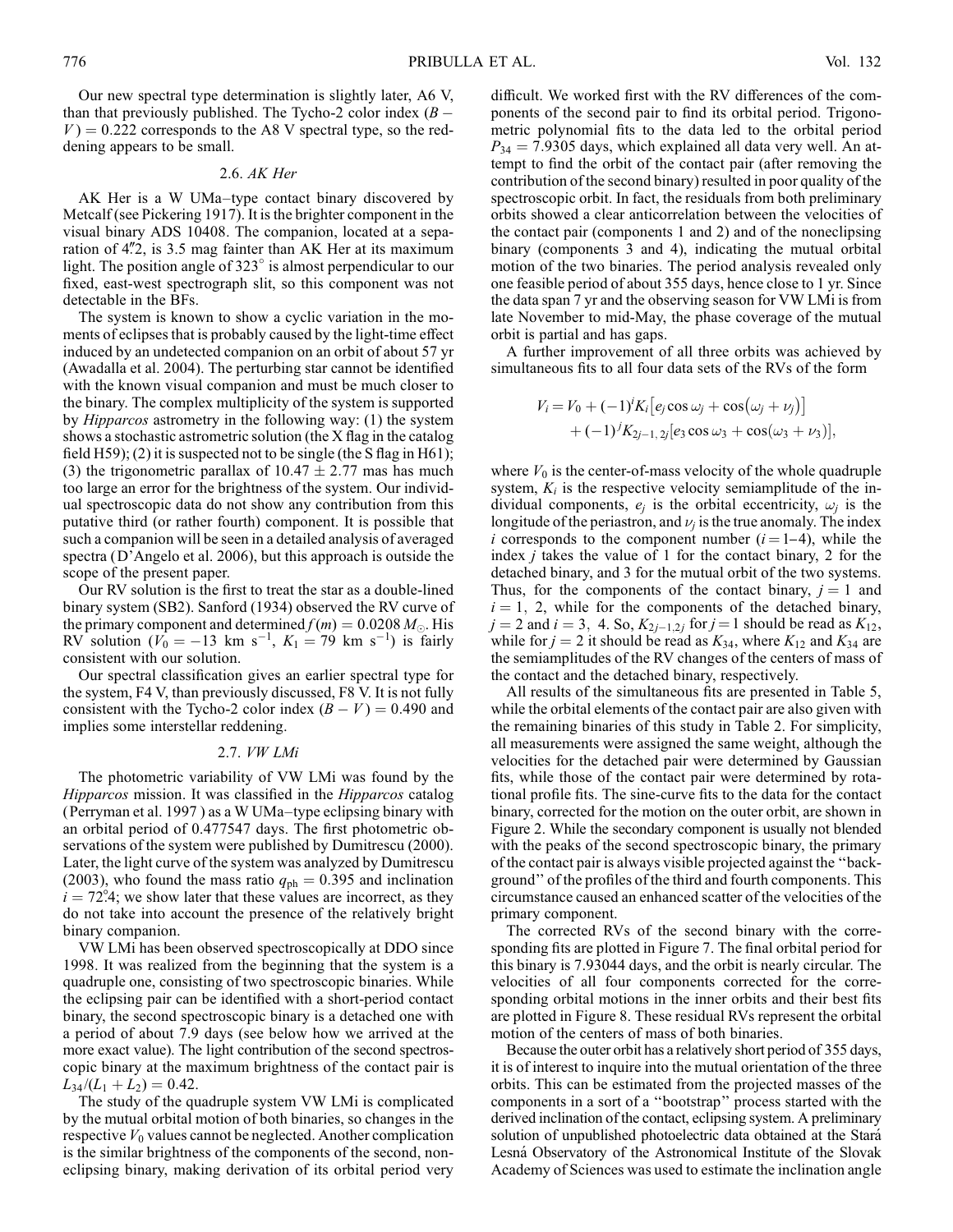| Parameter                                        | Value                       |  |  |
|--------------------------------------------------|-----------------------------|--|--|
| Contact (Eclipsing) Pair: Circular Orbit         |                             |  |  |
|                                                  | $0.47754988 \pm 0.00000020$ |  |  |
|                                                  | $2,451,973.4117 \pm 0.0004$ |  |  |
|                                                  | $105.41 \pm 0.83$           |  |  |
|                                                  | $253.21 \pm 0.84$           |  |  |
|                                                  | $2.282 \pm 0.018$           |  |  |
| Detached Noneclipsing Pair                       |                             |  |  |
|                                                  | $7.93062 \pm 0.00014$       |  |  |
|                                                  | $0.033 \pm 0.010$           |  |  |
|                                                  | $5.01 \pm 0.09$             |  |  |
|                                                  | $2,452,282.44 \pm 0.11$     |  |  |
|                                                  | $65.44 \pm 0.76$            |  |  |
|                                                  | $64.15 \pm 0.76$            |  |  |
|                                                  | $1.788 \pm 0.033$           |  |  |
| Mutual Wide Orbit                                |                             |  |  |
|                                                  | $355.0 \pm 0.5$             |  |  |
|                                                  | $0.14 \pm 0.03$             |  |  |
|                                                  | $2.35 \pm 0.22$             |  |  |
|                                                  | $2,452,703 \pm 11$          |  |  |
|                                                  | $19.96 \pm 0.84$            |  |  |
|                                                  | $21.76 \pm 0.79$            |  |  |
| $(M_1 + M_2 + M_3 + M_4) \sin^3 i_{12-34} (M_0)$ | $2.67 \pm 0.16$             |  |  |
|                                                  | $1.29 \pm 0.39$             |  |  |

Nores.—This table gives the spectroscopic elements for the three observed orbits of VW LMi. The designation of parameters is as in the previous table. The index "12" refers to the orbit of the contact pair, while the index "34" refers to the orbit of the second, detached binary. Parameters of the mutual orbit of these binaries are indexed as ''12-34.'' The orbit of the contact pair is assumed to be circular ( $e_1 = 0, \omega_1 = \pi/2$ ).

of the eclipsing pair. Fixing the third light at  $L_{34}/(L_1 + L_2) =$ 0:42 (see above) and using the spectroscopic mass ratio of  $q = 0.42$  led to the inclination angle  $i_{12} = 80^{\circ}$ . This is, as expected, a much larger inclination than the one obtained by Dumitrescu (2003;  $i = 72^{\circ}$ 4) without assumption of a third light. Using our estimate of the inclination angle and the projected total



Fig. 7.—Radial velocities of the third and fourth components of VW LMi, plotted in a phase diagram with the period of 7.93 days, after being corrected for the motion on the outer, 355 day period orbit.



Fig. 8.—RVs of all four components of VW LMi corrected for orbital motion in both close orbits, showing the motion of the centers of mass in the wide, 355 day orbit. The phases are counted from the periastron passage. Because the orbital period is close to 1 yr, the seasonal observing interval slowly moved in the orbital phases between 1998 and 2005.

mass of the contact pair  $(M_1 + M_2)$  sin  $i_{12} = 2.28 M_{\odot}$ , we obtain  $(M_1 + M_2) = 2.39 M_{\odot}$ . The outer, 355 day orbit defines the mass ratio for the two pairs,  $(M_1 + M_2)/(M_3 + M_4) = 1.09$ . Therefore, the true (not the projected) mass of the second spectroscopic binary is  $(M_3 + M_4) = 2.19 M_{\odot}$ . Using the projected mass  $(M_3 + M_4) \sin i_{34} = 1.79 \pm 0.03 M_{\odot}$ , we estimate the inclination of the orbit of the second pair to be about 69 . The outer, 355 day orbit is even less inclined to the sky, since with  $(M_1 + M_2 + M_3 + M_4) = 4.58 M_{\odot}$  and a projected total mass of only 2.67  $M_{\odot}$ , we obtain  $i_{12-34} = 57^{\circ}$ . Obviously, we could not determine whether these values were all in the same quadrant or were complements to  $180^\circ$ ; a determination of the sense of the revolution could only come from interferometric observations.

The noneclipsing, detached binary, with  $(M_3 + M_4) =$ 2.19  $M_{\odot}$ , is composed of two almost identical ( $q_{34} = M_3 / M_4 =$  $K_4/K_3 = 0.980 \pm 0.017$ , most probably main-sequence stars. Their masses correspond to about F9 V–G0 V spectral types, and their similarity is also reflected in the luminosity ratio  $l_3/l_4 \approx$ 1:04. The evolutionary status of the components can be guessed from a comparison of their rotational and orbital velocities. If we assume a synchronous rotation and take the rotational velocities of the components estimated from Gaussian profile fits to be about 12  $\text{km s}^{-1}$  and the semiamplitudes of the RVs to be about 60 km  $s^{-1}$ , we see that the fractional radii of the components are  $r/a < 0.2$ . With the semimajor axis of the absolute orbit of about 10  $R_{\odot}$ , their radii are <2  $R_{\odot}$ . The similar spectral types of all the components of the quadruple system of VW LMi result in a very good quality of extracted BFs, as can be judged in Figure 4.

It is interesting to note that the multiplicity of VW LMi was not identified astrometrically during the *Hipparcos* mission in spite of the relative proximity of the system at  $\pi = 8.04 \pm 0.90$  mas. This is probably caused by the orbital period of the two pairs around each other being close to 1 yr, thus mimicking the parallactic motion.

Because of the small size of the mutual (355 day) orbit of only 0.62 AU, the chances of resolving the two astrometric components are rather small even with advanced techniques, because the expected maximum angular separation will be only 10 mas. The situation is little bit more optimistic with the expected lighttime effect of the eclipse timing of the contact binary, as the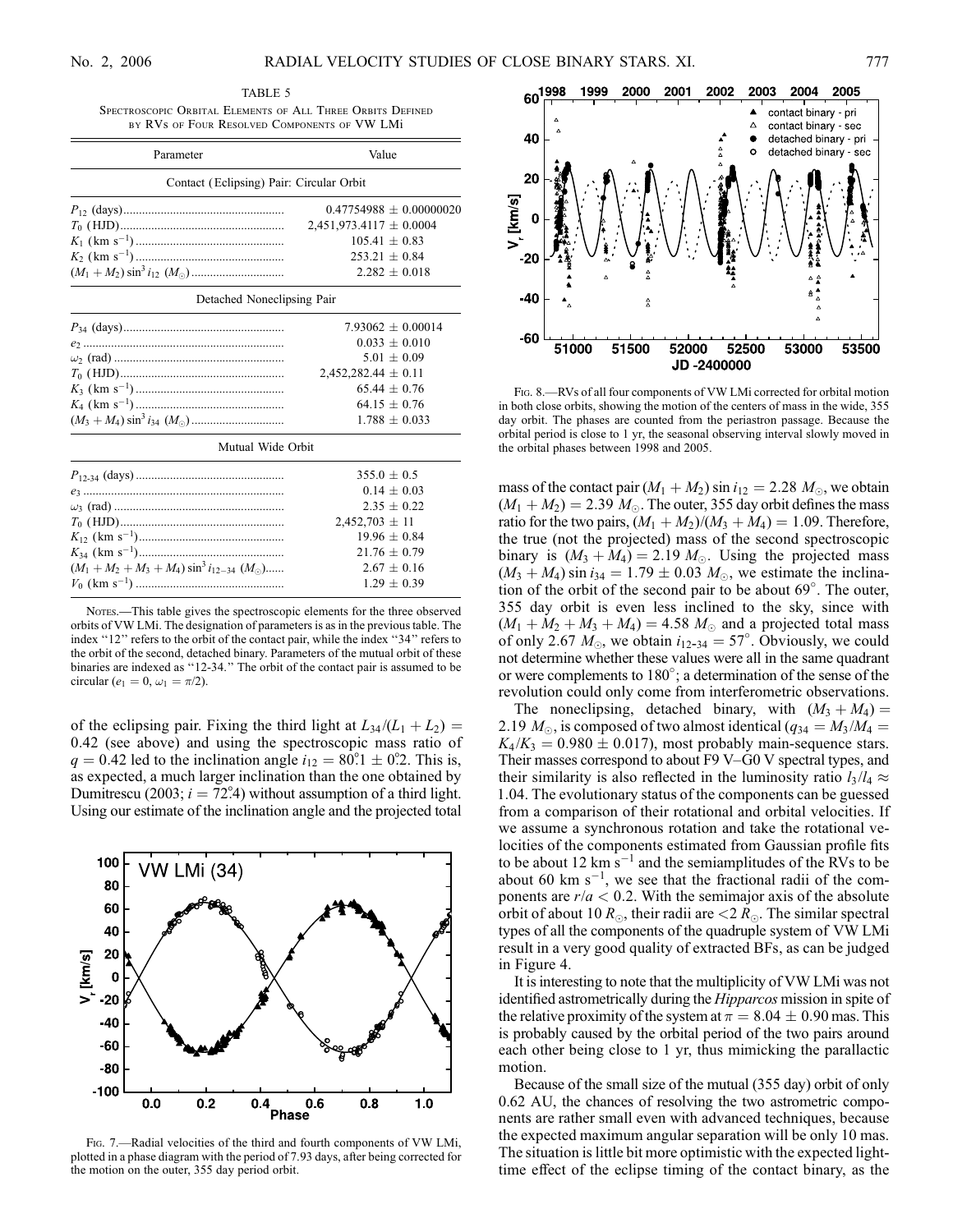expected full amplitude is about 0.0074 days, which should be relatively easy to detect with the observed photometric amplitude of 0.42 mag.

#### 2.8. V566 Oph

The W UMa–type binary V566 Oph was discovered by Hoffmeister (1935). The system is bright ( $V_{\text{max}} = 7.46$ ), and therefore, it has been the subject of numerous previous photometric (for references see Twigg 1979) and spectroscopic observations. An interval of constant light observed during the secondary eclipse indicates an A type. Mochnacki & Doughty (1972b) published the first light curve analysis of V566 Oph based on the Roche model. The total eclipses permitted the determination of reliable geometric elements: the fill-out  $F =$  $1.25 \pm 0.05$  ( $f = 0.25$ ), mass ratio  $q = 0.238 \pm 0.005$ , and inclination  $i = 80^\circ \pm 2^\circ$ .

There exist three previous spectroscopic studies of the system. Two of these are based on photographic observations (Heard 1965; McLean 1983), and a more recent one is based on the Reticon data (Hill et al. 1989). The latter study used direct fitting of the synthetic profiles to the cross-correlation functions (CCFs). The spectroscopic elements obtained in their study,  $V_0 = 38.5 \pm 1.1$  km s<sup>-1</sup>,  $K_1 = 72.6 \pm 1.5$  km s<sup>-1</sup>, and  $K_2 =$  $272.9 \pm 1.3$  km s<sup>-1</sup>, are practically within the errors of our results,  $V_0 = 37.3 \pm 0.5 \text{ km s}^{-1}$ ,  $K_1 = 71.1 \pm 0.7 \text{ km s}^{-1}$ , and  $K_2 = 270.1 \pm 1.1$  km s<sup>-1</sup>. The current improvement of the orbit is mainly due to the use of the BF extraction technique and of the rotational-profile fitting. The orbit can be still improved by taking proximity effects into account. Our new determination of the mass ratio,  $q = 0.263 \pm 0.012$ , is in moderately good agreement with the photometric mass ratio of Mochnacki & Doughty (1972b), confirming the utility of the photometric approach to systems with total eclipses.

The orbital period of the system is rather unstable. In spite of the possible light-time effect orbit found by Pribulla & Rucinski (2006), we did not find any traces of the third component in the extracted BFs.

V566 Oph is a relatively nearby system with a good Hipparcos parallax,  $\pi = 13.98 \pm 1.11$  mas. The absolute magnitude determined using the calibration of Rucinski & Duerbeck (1997),  $M_V = 3.07$ , using  $(B - V) = 0.406$  from the Tycho-2 catalog (Høg et al. 2000), is in good agreement with the visual absolute magnitude determined from the *Hipparcos* parallax,  $M_V =$  $3.19 \pm 0.17$ . Our new spectral classification, F4 V, indicates a slightly later spectral type than the F2 V found by Hill et al. (1989).

#### 2.9. TV UMi

TV UMi is another discovery of the Hipparcos mission. The system was classified as a  $\beta$  Lyrae eclipsing binary with an orbital period of 0.415546 days, although the classification was obviously complicated by the low amplitude of the light variations of only about 0.08 mag. The eclipses are very wide and of almost the same depth. For that reason we suspected that the variability was caused by a contact binary of the W UMa type.

Prolonged spectroscopic observations of TV UMi at the DDO showed that the system is a quadruple one and consists of two spectroscopic binaries. The second close binary in TV UMi is almost as bright as the contact pair, but its components are difficult to analyze because of the strong eccentricity of the orbit and the very short duration of periastron passages when the spectral signatures could be potentially resolved. In fact, the components of the second pair could not be separated in most of our spectra; such a separation took place on only three occasions. The largest observed separation of the components of the second binary on 2001 June 8 of more than  $100 \text{ km s}^{-1}$  had to be close to periastron passage. One of the BFs from that night is included in Figure 3. During this event, the stronger component had a more negative RV. A period analysis of line separations indicates a 31.2 day orbital periodicity for the second pair. Reliable determination of the orbital parameters and confirmation of the preliminary orbital period would require more observations, preferably with a larger spectroscopic resolution to separate the components even outside the periastron passages. The TV UMi system resembles ET Boo in that its companion binary also has an eccentric orbit with a similar orbital period. Our RV observations cover a shorter time base and are less numerous than in the case of VW LMi, so we have not been able to find the mutual orbital motion of the binaries. During intervals when we observed the narrow blend of the peaks of the third and fourth components, the combined RV was about  $-15$  km s<sup>-1</sup>, slightly less than the systemic velocity of the contact binary  $(-9.7 \text{ km s}^{-1})$ . This indicates a possible slow orbital motion of both pairs.

The light contribution of the second binary is large,  $L_{34}/(L_1 + L_2) = 0.90$ . As observed during the periastron passage on 2001 June 8, its components have slightly unequal brightness:  $L_3/(L_1 + L_2) = 0.58$  and  $L_4/(L_1 + L_2) = 0.32$ . Using the measured RVs of the third and fourth components during the periastron passage, RV<sub>3</sub> =  $-67.94 \pm 1.13$  km s<sup>-1</sup> and RV<sub>4</sub> =  $37.21 \pm 1.03$  km s<sup>-1</sup>, and the mean RV of the blend of the two components giving the approximate systemic velocity of the second pair,  $-15 \text{ km s}^{-1}$ , we see that the mass ratio of the second binary is close to unity. The observed photometric amplitude of the contact system,  $\Delta m = 0.083$ , when corrected for light contribution of the companion binary, remains small at  $\Delta m = 0.163$ .

It is interesting to note that the system was not detected nor even suspected as a multiple one from the Hipparcos astrometric data. Chances to resolve both binaries by direct imaging are higher than in VW LMi because no rapid orbital motion of the contact binary was observed, indicating a longer orbital period and thus a larger separation of both binaries. According to the Hipparcos astrometry TV UMi is relatively nearby, with  $\pi = 7.64 \pm 0.78$  mas.

Clearly, the current data for the second close binary system in TV UMi are inadequate for determination of full orbital parameters for the whole system. Such a determination would require a long-term monitoring program with one or two spectra obtained per night over a period of a few months.

#### 2.10. AG Vir

The variability of AG Vir was discovered by Guthnick & Prager (1929). Since then it has been subject to several photometric investigations (for references see Bell et al. 1990). The system is very similar to DU Boo  $(\S$  2.1) in that the first light maximum is always the brighter of the two by about 0.08 mag. A simultaneous photometric and spectroscopic analysis by Bell et al. (1990) showed that a reliable determination of the geometric elements was complicated by the strong asymmetry of the light curve. The system is of the A type with an undeterminable degree of contact (could be marginal or deep). The spectral type is A7 V (our new determination suggests A5 V), so the observed photospheric brightness inhomogeneities may be quite different from the solar-type dark spots.

The period analysis of Blanco & Catalano (1970) indicated the presence of a light-time effect in the eclipse timing caused by a third component on a 40 yr orbit. However, later observations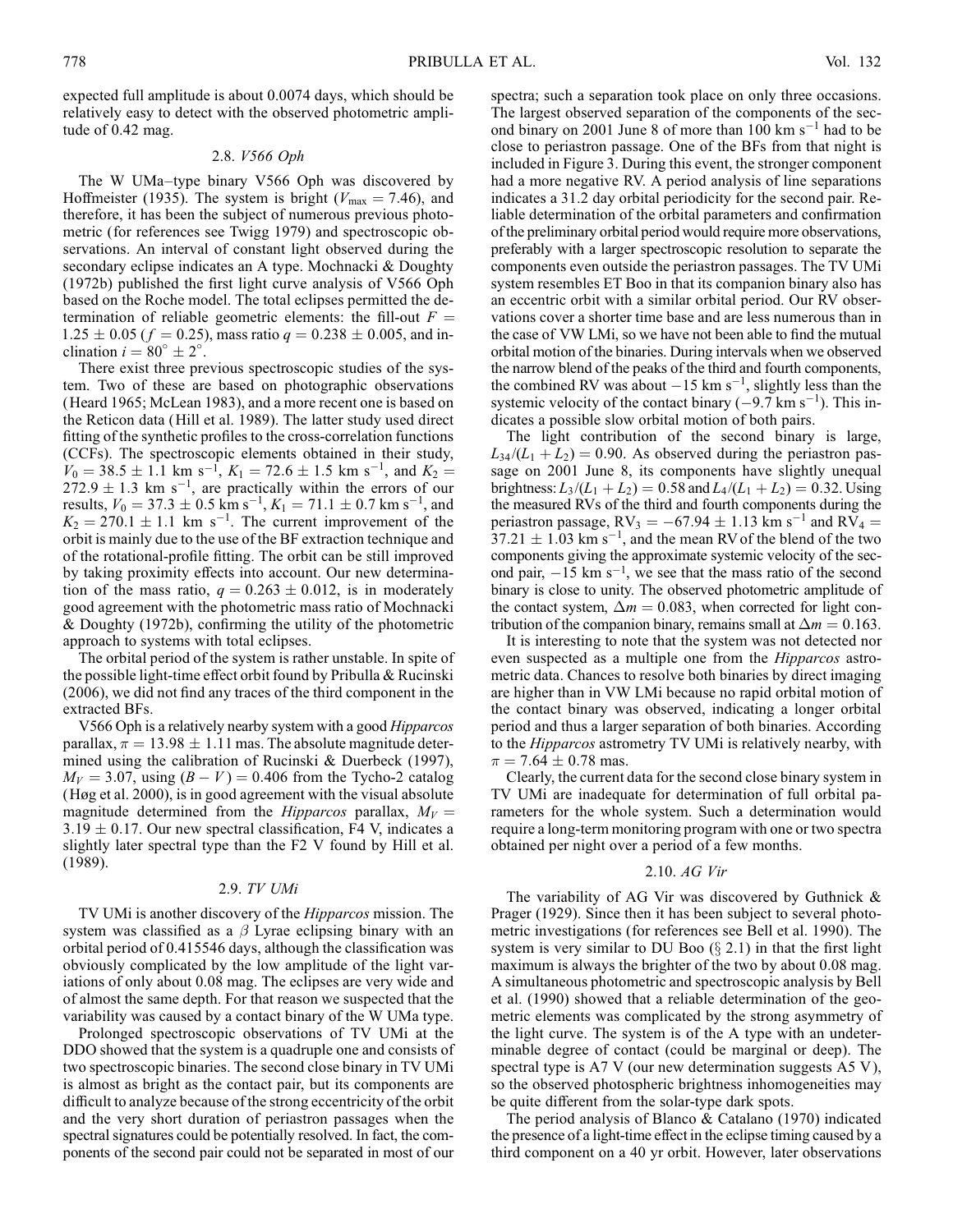

Fig. 9.—Gray-scale plot of the BFs of AG Vir. The spectra have been sorted in phase but not rebinned to the proper phase durations. While individual BFs do not show the third component very clearly, the gray-scale plot shows a continuous, bright ridge line close to the systemic velocity.

did not confirm any cyclic behavior, although the observed times of minima do show a large scatter. This can be interpreted either as light-curve variations caused by the presence of surface spots or as a light-time effect caused by a body on a short-period orbit. In fact, our BFs do show a well-defined signature of the third component, with  $L_3/(L_1 + L_2) \approx 0.05$  (see Fig. 9). However, this star has a rather different RV  $(+2.9 \pm 2.5 \text{ km s}^{-1})$  from the systemic velocity of the contact binary  $(-10.99 \pm 0.82 \text{ km s}^{-1})$ . Unfortunately, the uncertainties of the RVs are quite large, and only our better quality 2005 spectra (as used in this paper) show the presence of this component. A close inspection of the published CCFs of Bell et al. (1990) reveals the marginally defined presence of a third component close to the systemic velocity of the binary, but, as expected, the definition of the CCFs was inferior to that of the BFs.

The *Hipparcos* parallax (1.33  $\pm$  1.18 mas) is too small and inconsistent with the estimated absolute magnitude for an A5 V star,  $M_V = +2.1$ , and the observed maximum visual magnitude,  $V_{\text{max}} = 8.50$ . It is possible that this inconsistency is caused by a transverse motion of the eclipsing pair around the third component.

#### 3. MEASUREMENTS OF RADIAL VELOCITIES USING ROTATIONAL PROFILES

While the previous papers of this series (Papers I, II, III, IV, V, VI, VIII, IX, and X) reported RV measurements obtained by Gaussian fits to the extracted BFs, in this paper we use a novel technique of extracting RVs by rotational profile fits. While neither Gaussian nor rotational profiles can replace the full modeling of BFs that will hopefully take place one day, the rotational profiles are as simple to implement as the Gaussian profiles but offer an improvement in the quality of the RV measurements, with a much better convergence to the final result and noticeably smaller random errors.

The BF of a rigidly rotating star (Gray 1976) is described by four parameters: the overall strength or the amplitude of the BF,  $a_0$ , the central velocity,  $a_1$  (identified with the light centroid velocity of the star), and the half-width  $a_2 = V \sin i$ ; the additional parameter is the vertical background displacement,  $a_3$ , which can usually be traced to different continuum and pseudocontinuum levels for the standard and program stars during the spectral normalization step. For a double-peaked profile, the first



Fig. 10.—Comparison of double-Gaussian and -rotational fits to the BF of V566 Oph extracted from a spectrum taken close to the orbital quadrature. The RV is better defined in the steep portions of the rotational profile branches.

three parameters  $(a_0 \text{ to } a_2)$  appear twice so that the fit involves seven unknowns. By using auxiliary quantities,  $c_1 = 1 - u$  and  $c_2 = \pi u/4$ , the profile can be written as

$$
I = a_0 + \frac{a_1 \left\{ c_1 \sqrt{1 - (x - a_1)^2 / a_2^2} + c_2 \left[ 1 - (x - a_1)^2 / a_2^2 \right] \right\}}{c_1 + c_2}.
$$
\n(1)

The profile depends only slightly on the limb-darkening coefficient u. We assumed  $u = 0.7$  in our measurements. As opposed to the Gaussian profile, the rotational profile (see an example in Fig. 10) has rather steep sides and, by definition, is exactly zero for velocities larger than the projected equatorial velocity  $V_{\text{rot}}$  sin *i*. These properties are crucial to the improvement in the determination of the parameter  $a_1$ , the light centroid for each component.

Although rotational profiles represent the BF profiles of double-lined binaries much better than Gaussian profiles, a practical application may encounter the same complications:

1. If the secondary shows a very faint peak in the BF, its width must usually be fixed at a reasonable value to improve the stability of the solution and to give consistent results.

2. The BF profiles for contact binaries are rather different from those of single, rigidly rotating stars, particularly in the "neck" region between the stars where an additional light is present. Obviously, these asymmetric deviations cannot be fitted by rotational profiles nor by Gaussian profiles. Normally, this leads to underestimates of the velocity semiamplitudes.

In the case of close binary stars, the combined rotational profiles can be applied to BFs strictly only outside the eclipses, as a proper representation of the data should involve inclusion of the eclipse and proximity effects (Rucinski 1992). However, a simple upper envelope of the two individual profiles works well even during partial eclipse phases. We found that double rotational profiles converge faster to the final results and describe the data much better than Gaussian profiles. This is well illustrated in the case of TX Cnc, for which a preliminary orbit defined by RVs obtained through Gaussian fits had almost twice as large standard errors of the spectroscopic elements. While the rms errors for the velocities derived from the Gaussian fits are  $\sigma_1 = 8.4$  km s<sup>-1</sup> and  $\sigma_2 = 8.3$  km s<sup>-1</sup>, the errors for the RVs